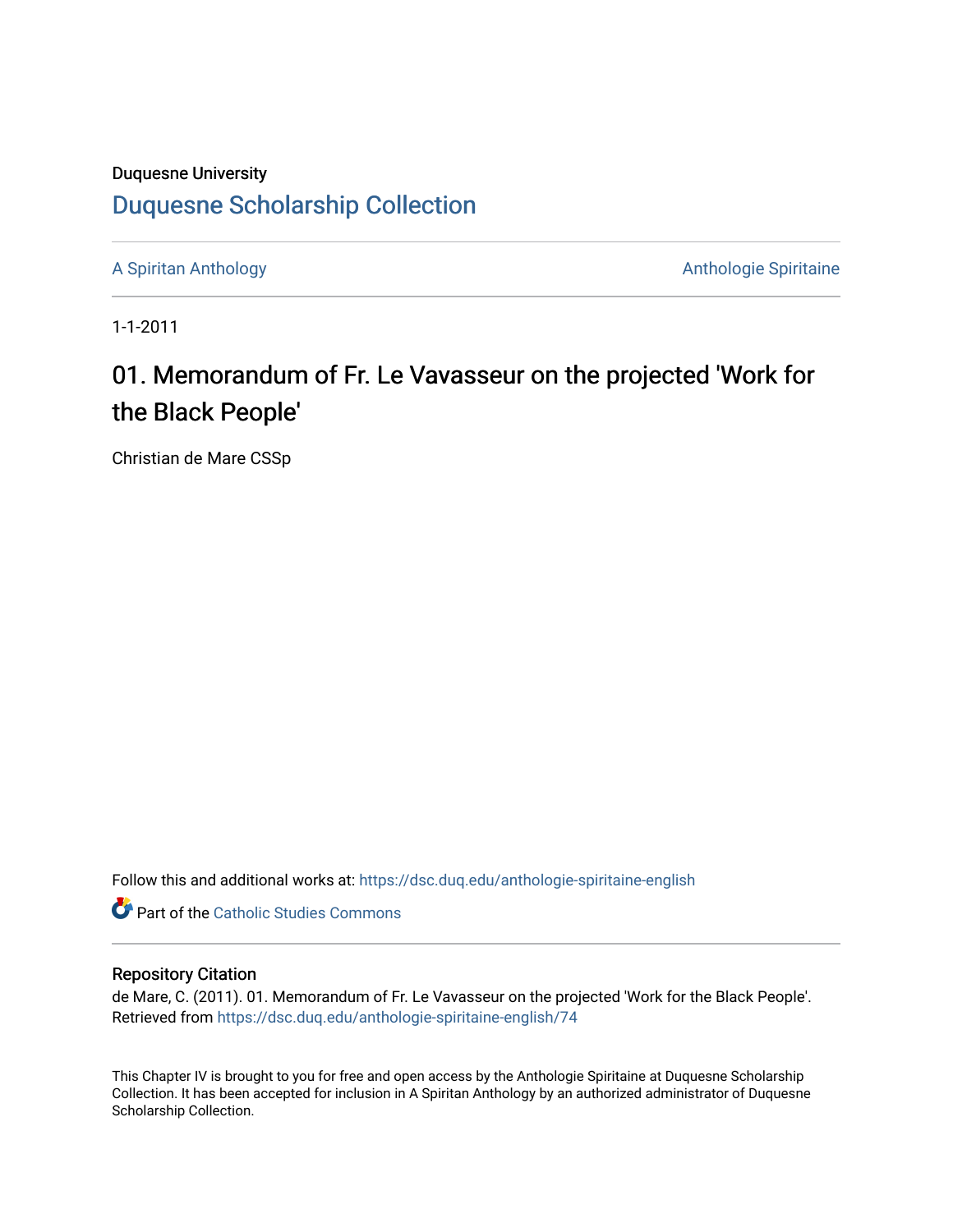## **Memorandum of Fr. Le Vavasseur on the projected 'Work for the Black People'**

*Presented to Fr. Gallais,<sup>l</sup> his spiritual director*

*At the request or his spiritual director. Fr. Gallaii. Frederic Le Vavasseur, a seminarian from the island ofBourbon (Reunion), gave details or the 'Work for the Black People' his island and that 0/ Eugene Tisserant (/Jaiti), one* 0/ *his fellow students. This project included the suggestions that Libermann had made to him on March the 8fh 0/ the same year. 171e document shows us the earliest ideas 0;' the proposed work, to which Libermann had given his full approval and support.*

*July* 1", 1839

*1 believe there are* 15 *or* 16 *churches on the island o/Bourbon. Each church is surrounded bv a certain number of houses and small/ields, which form what is called a "quartier" in this country and is the centre of an even greater number 0/ properties, most 0/ which are very sizeable.*

*In each church. there is, at the most, a priest and a curate, who. up .until now, only minister to the Whites, 171ey spend most o/"their time visiting the sick, which normally means making long journeys to administer the sacraments. On Sundays, a small number go to the church. most or whom live in the neighbourhood. Sometimes. others come/rom further afield, driving their wives to the church when they still have a lillie religion. But there are very many who live as though there is no such thing as a church; the priest does not travel .to where they are (no doubt, through lack o/time) nor do they ever. or hardly ever. put their foot inside a church. 171is is because thev*

 $<sup>1</sup>$  N.D. II, pp. 63-67.</sup>

<sup>?</sup> See **index**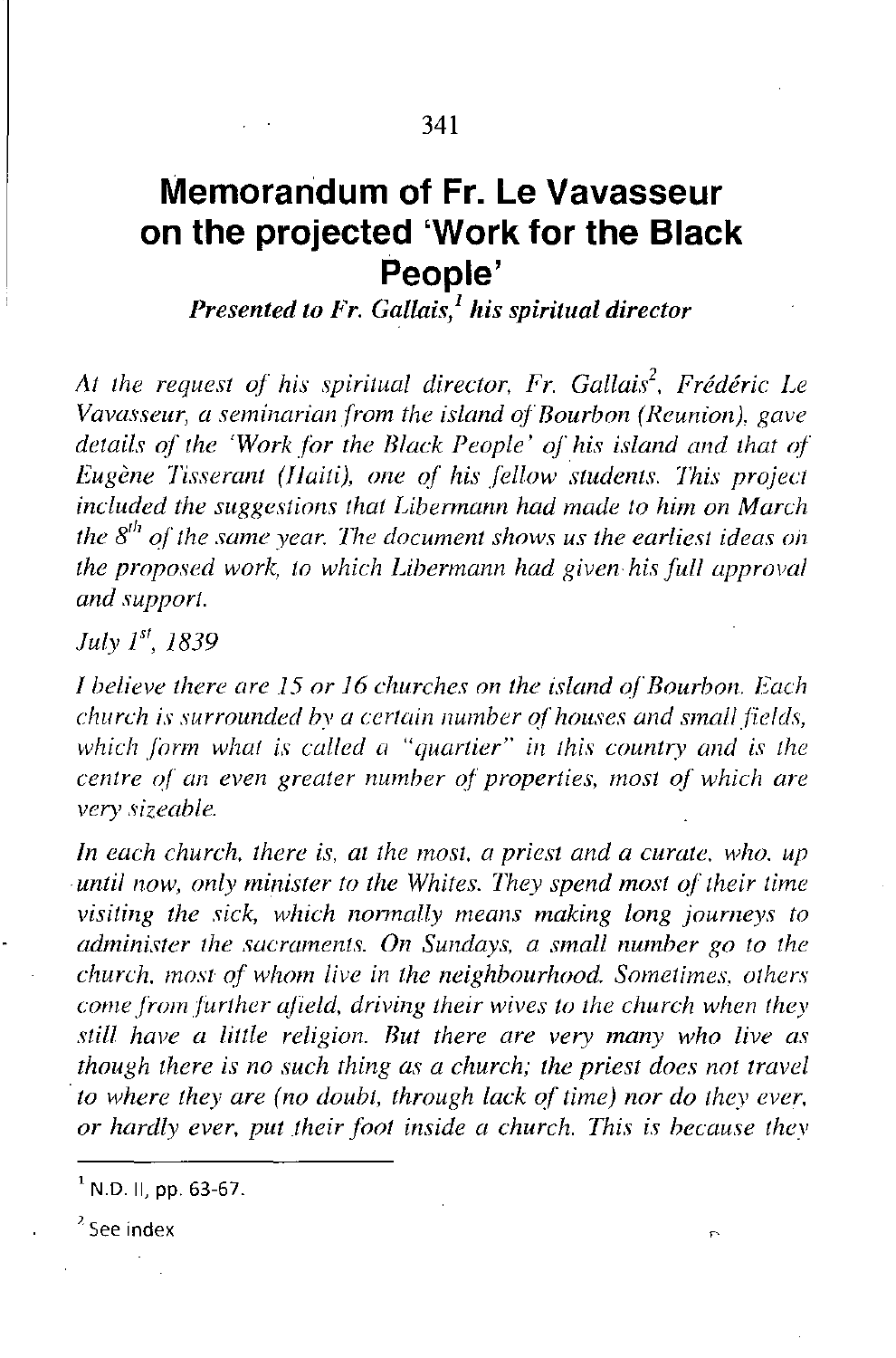*are normally corrupt and are far from the practice oj religion. Consequently, the parish priest only ministers to those pious souls who come to the church; they are very few in number. So the ministry is almost non-existent, both for those who go rarely to the church and do notfulfil their Easter duties, andfor those never come at all. They are lucky* if *the priest* is *called to their deathbed before they loose consciousness!*

*As regards the Blacks, who are infinitely greater in number, the parish priests and curates do nothing at all for them. Their masters have no religion themselves and their only concern is to get as much out o{ their black servants as they possibly can; so these poor people, in their extreme misery. receive no religious instruction whatsoever. lheir ignorance* is *total and I doubt* i{ 3 *or* 4 *out of ten can even make the sign o{ the cross.*

*When one has spent a little time with the inhabitants of this country, it is evident that i{ a few apostolic men would be ready to bring word of God to these souls, they would be able to bring most of them back to life. For despite the moral corruption. there are those who still have the seeds (){faith and a readiness to believe; they would produce much fruit if the seed was sown in their hearts. I am convinced ihat they presently lack faith and devotion because they are without priests.*

*Anyone who goes there to. verify this state of affairs and see for themselves the moral state o{ both Whites and Blacks will soon be convinced that the only solution to the problem is a group o{ apostolic men who would act as helpers and servants of the parish priests. lhese men should .f{Jrm one body with their own rule and under a superior. lhey would need a house where they could come together frequently to build up their zeal and fervour and then radiate out to evangelise the Whites and the Blacks who have no contact with their parish priests.*

*First o{ all, these missionaries are essential for the Blacks, because to instruct them, one must either go to find them in their masters'*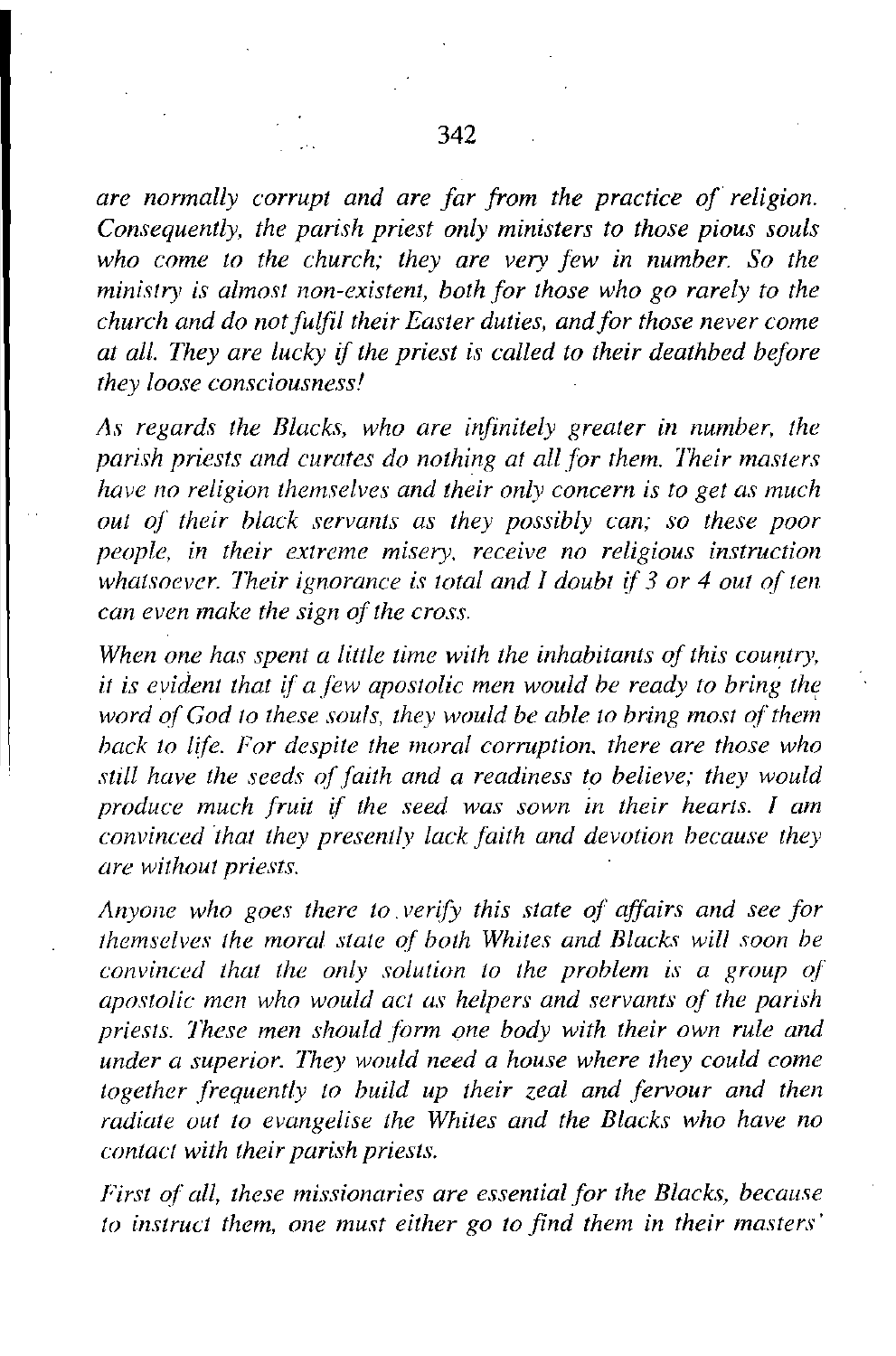*place or they would haveto come to the parish. But to expect them to come themselves for instruction is hardly realistic.* <sup>1</sup>

*These missionaries are also needed for the Whites who do not come to church. Ihe only possible way to instruct them and win them over is to go to their houses with the Word of Life, taking care to give the impression that one is only interested in teaching the Blacks.*

*A third reason why these missionaries are indispensible for Bourbon is that so few churches have been built. Most of the properties are very remote because of their great size; the Whites and the Blacks could never be persuaded to make the effort to travel far for Sunday Mass, even occasionally. More churches need to be built between those which already exist; then on Sundays, the missionaries could at least preach in the chapels where there had been no Mass and in this* way, *sanctify the Sunday and provide an opportunity for instruction. Ihis increase of chapels is also essential to persuade the masters* to send their children (and those of the Blacks) to attend *catechism classes. IF they were to use a private property as the place to prepare children and older people for First Communion, it would lead to dissension because everybody would want the centre to be in their own place.*

*For the missionaries to make a success of such a noble project, they would have to adopt a style of life that was even poorer and more deprived than that of the Blacks. If these poor people were to see that their evangelisers were enjoving a more comfortable life then themselves, they would not be able to understand their message. In the same way, for Jesus to have the right to preach poverty and seir denial, he chose to be born in a stable and die on a cross.*

**<sup>1</sup>** *"Experience subsequently taught thot this second alternative, rejected by* **M.** *Le Vavasseur, is the best way* **to** *minister* **to** *the Blacks. Trying* **to** *instruct them on the farms of Bourbon led to great difficulties, but when they came to the chapels, there was considerable success",* **(This is a note added to .the manu5cr.Jpt,** apparently in the hand of Fr. Le Vavasseur).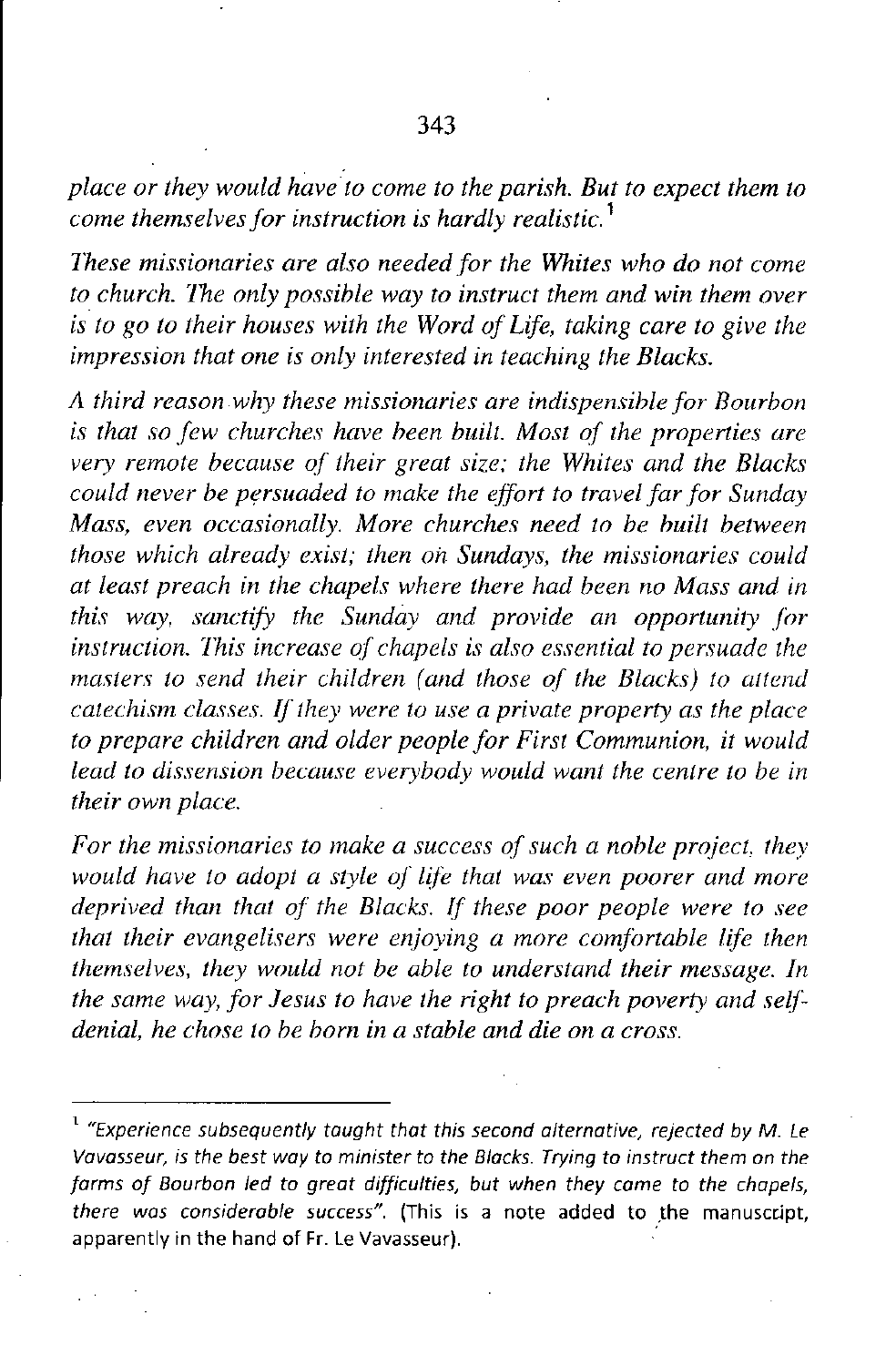*Ihe missionaries must love and cherish the Black People as their own brothers and children: this love and affection should be much greater than the love they have for the Whites. Ihey must be so devoted and united to the Blacks that they will become associated with them and be looked down on by the other Whites. But even if this does happen because of their concern and solicitude for these poor people, with the passing of time, they will be greatly venerated, liS happened with Peter Claver. lIe sent the great men <sup>01</sup>' Cartlige/1a to listen to these despised people and, despite their great pride, they eventually came to hold Peter in great esteem.* 

*If the parish priests do little or nothing for the Blacks. it* is *because they are not seen a5 fathers and brothers. Ihe missionaries must be regarded as friends in whom the people can confide, and this is very possible* without them losing the respect to which they have a right. *One Clin respect somebody and at the same time have li deep love and filial trust for him; to achieve that. all that is needed is for the missionliry to be seen as a devoted father, brother and friend. Iheir conduct towards the Blacks must be such that they will be respected as people who would be happy to suffer death to preserve them from the least suffering or evil. Ihe missionaries will have totlil confidence in these people. who will feel that they are loved passionately in the Lord, just as God loved us when he was on the cross lind in the Blessed Sacrament* - *the same love as a mother has for her children.*

*Ihe missionaries could easily build a small group of huts like the locals. In the middle, they could put a chapel and that would be the place where they would frequently come together to renew themselves spiritually. Ihey would then spread out. going from house to house. just like Peter Claver.*

*Ihe state of things regarding the Blacks in the Isle de France (Present-day Mauritius) and the other French colonies is exactly the same as* in *Bourbon, except that in the American colonies, they seem to be more religious. Efforts should be made to establish congregations and convents in these places. If missionaries are sent*